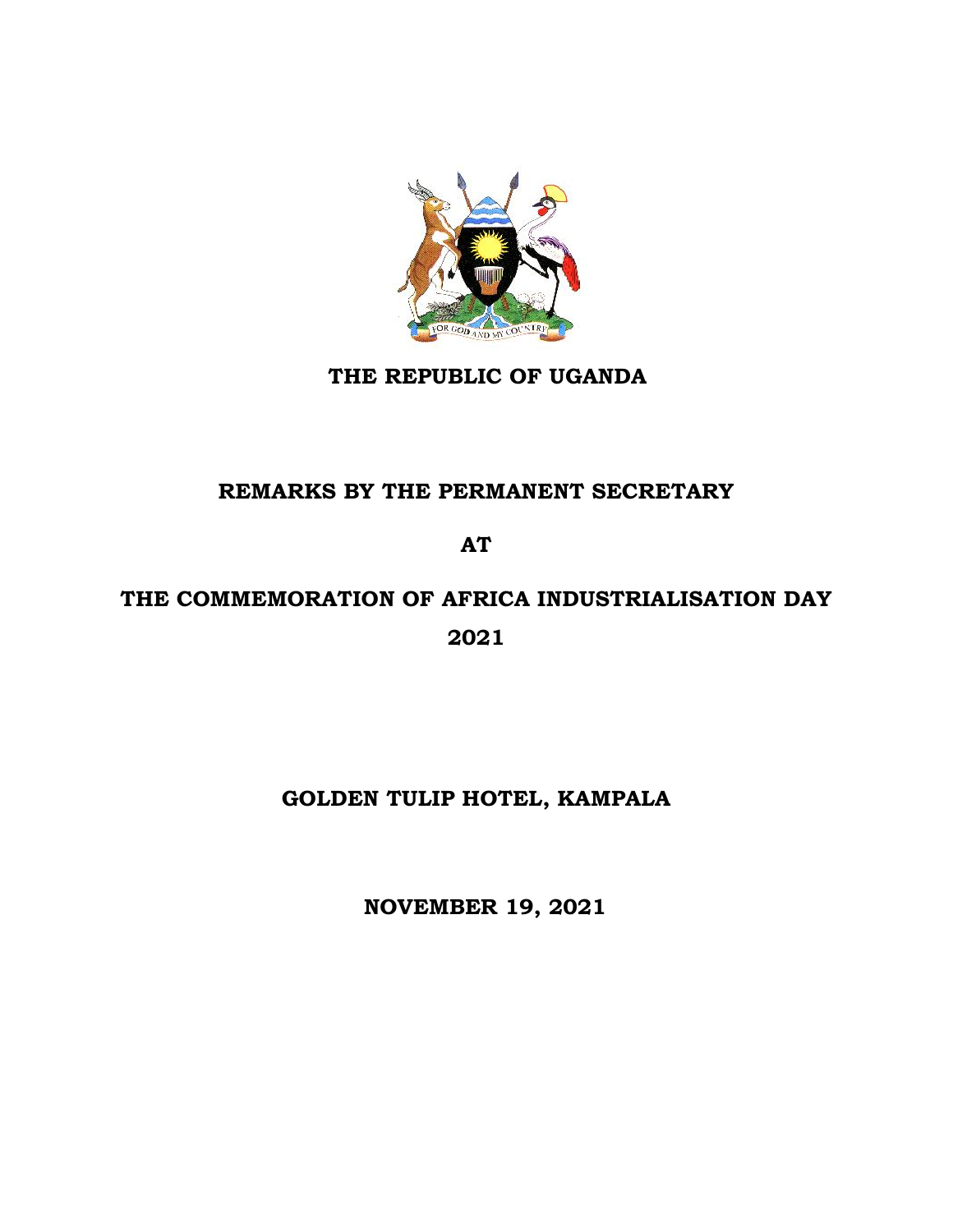**Hon. Minister of Trade, Industry and Cooperatives**

**Honorable Members of Parliament** 

**Development Partners**

**Representatives of the Private Sector**

**Academia**

**Government Officials**

**Members of the Media Fraternity**

**Distinguished Guests**

## **Ladies and Gentlemen**

I warmly welcome you all to this function to commemorate this year's Africa Industrialization Day. Thank you all for honoring our invitation and sparing time to come and attend this function. This clearly demonstrates the importance you all attach to industrialization and more so, manufacturing.

## **Ladies and Gentlemen**

As you are aware, the United Nations General Assembly proclaimed 20th November as Africa Industrialization Day, which has been celebrated since 1989. This year's commemoration of Africa Industrialization Day presents a unique opportunity to highlight the progress made in Uganda's Industrialization Agenda and emphasize promotion of inclusive and sustainable local manufacturing as the main strategy for bolstering the Industrial sector.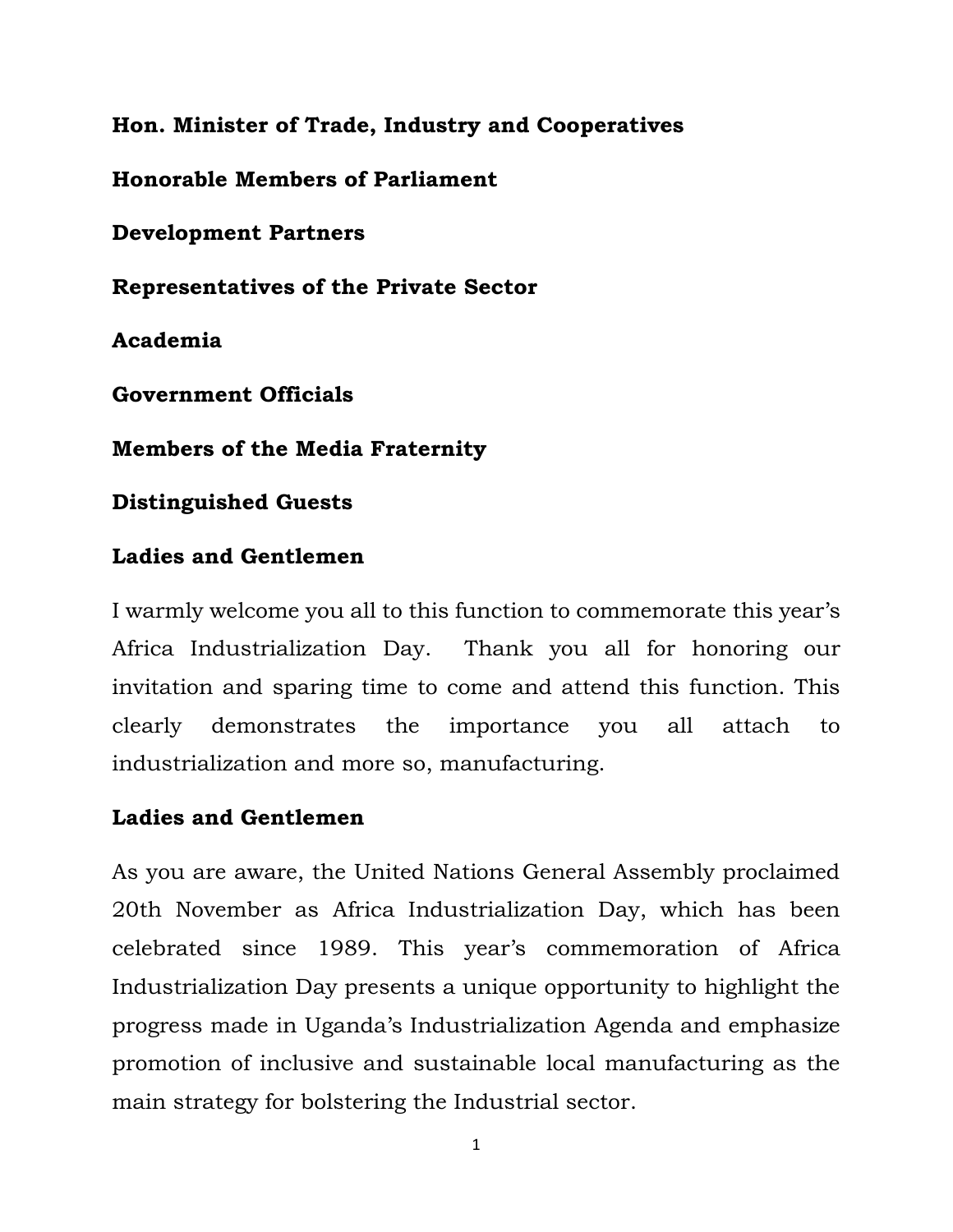This year's theme of *"Promotion of Inclusive and Sustainable Local Manufacturing to Bolster Uganda's Industrial Sector"* is very appropriate at this time when Uganda's quest for industrialization is fully highlighted in the Vision 2040 and National Development Plan (NDP). The third National Development Plan (NDPIII) prioritizes industrialization as a key driver for Uganda's prosperity in line with the Vision 2040. In fact, the overall theme of the NDP-III is sustainable industrialization for inclusive growth, employment and sustainable wealth creation.

This symposium seeks to create awareness on;

- i. Inclusive and sustainable industrialization as one of the conditions for economic growth and eradication of poverty in Uganda.
- ii. Uganda's industrialization Agenda, and to rejuvenate high-level political commitment especially towards promotion of inclusive and sustainable local manufacturing.

## **Ladies and Gentlemen**

The economic and social impact of the COVID-19 pandemic has injected more urgency into the drive to industrialize our country, just as the African Continental Free Trade Area is set to reshape the continent into a singular market of 2.5 billion people by 2050.

The pandemic has also spurred opportunities for Uganda to strengthen local manufacturing capabilities for basic and essential medicines, Personal Protective Equipment and other medical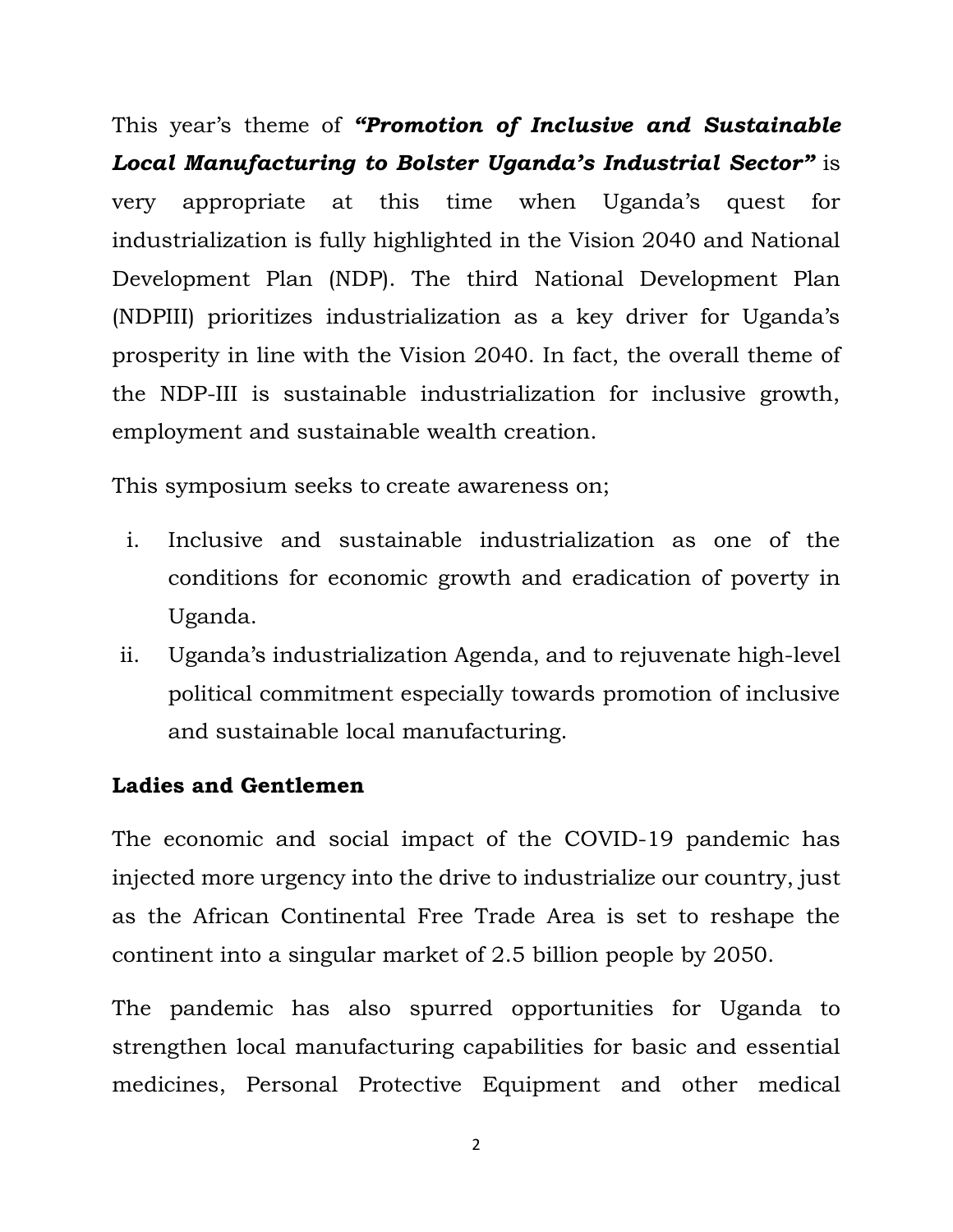equipment, among others thereby converting the Country's huge import bill into an opportunity for boosting domestic manufacturing.

**Furthermore,** the global supply-chain disruptions caused by the Pandemic is seen as a window of opportunity for industrialization in Uganda. Some opportunities have arisen that the manufacturing industries can exploit. These opportunities will best be harnessed through investments and production that focus on addressing the essential needs of humanity, namely: Food, Clothing, Shelter, Medicine/health, Defense/security, Physical infrastructure, and Education.

#### **National perspective**

This year's commemoration of Africa Industrialization Day presents a unique opportunity for Government to highlight the progress made in Uganda's Industrialization Agenda.

Over the last two decades, the NRM Government has steadily established build a strong foundation to increase value addition and growth industrial sector. These included: investment in improving the business environment by increasing industrial support infrastructure such as roads, railway, air and water transport, energy, information, communication and technology (ICT) networks; construction of industrial parks, strengthening investment and financial institutions Standards and quality assurance, Research and Vocational institutions, among others.

3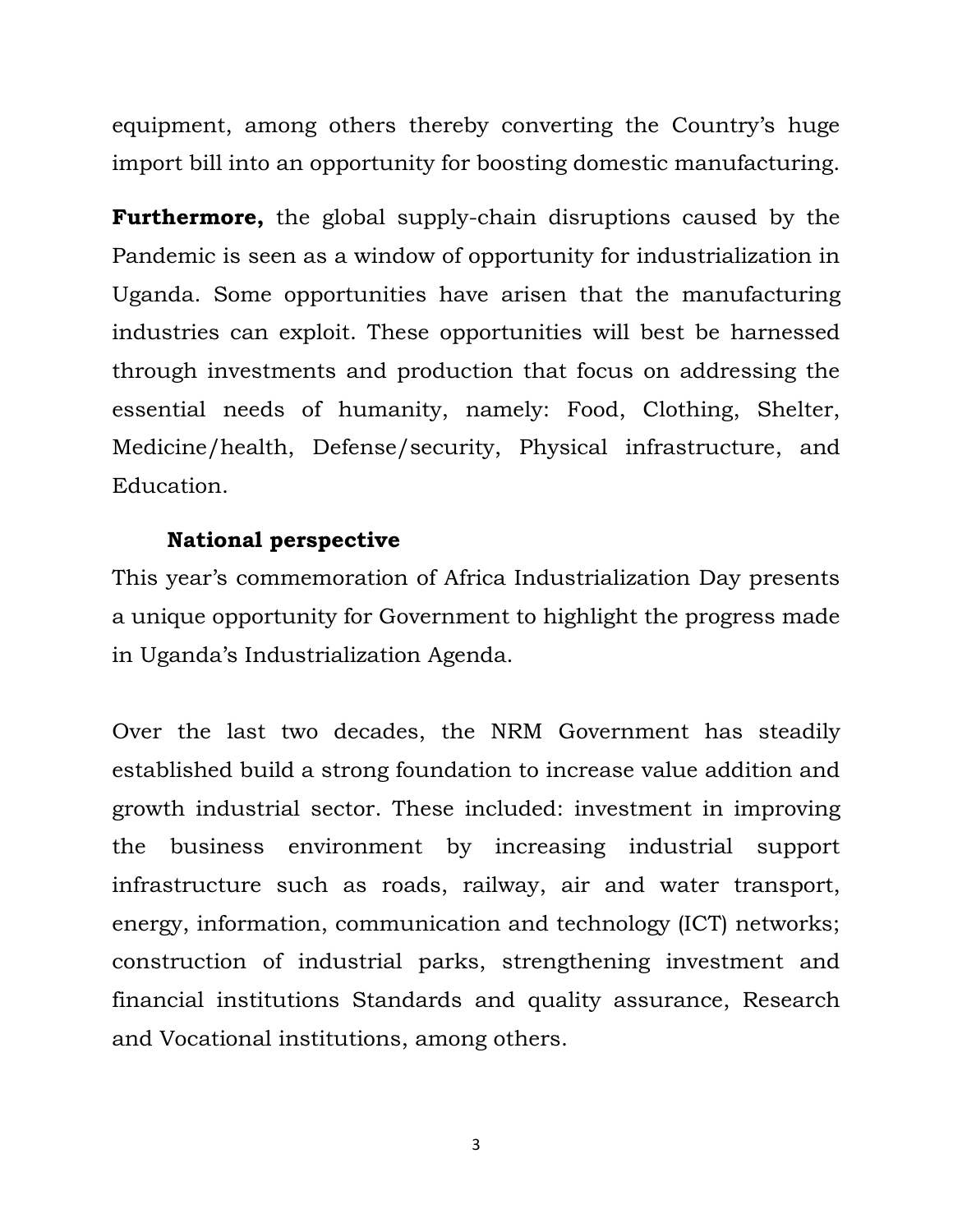The industry's sector contribution to the economy has increased slightly from 26.0% in 2016/17 to 27.4% in 2020/21; Manufacturing sector diversified into many new products such as industrial refined sugar, ethanol, sanitizers, paper and plastic packaging, masks, casein and powdered milk, medical oxygen and steel products.

The number of Industries has increased from 81 units in 1986 to more than 5200 Units in 2020 and the manufacturing sector employs over 21,396 direct workers.

Government through Cabinet approved the National Industrial Policy in December, 2020. The goal of the Policy is to: increase the manufacturing value added (MVA) to Gross Domestic Product (GDP) from 8.3% 2018/19 to 16% by 2029/30'. The Policy highlights key value chains for development to increase employment, import substitution, exports promotion, increased house hold incomes and social inclusion; among others.

As part of the implementation of the Industrial Policy and the Industrial Licensing Act, the Ministry is currently developing regulations for licensing all industrial operations, update the industries database and monitor compliance to regulations by the manufacturing industries. The industries database will be hosted on the Ministry of Trade, Industry and Cooperatives under the industry portal with provisions for online registration of new industries and licensing of operations of all industries.

The licensing of industrial operation will be simplified,

4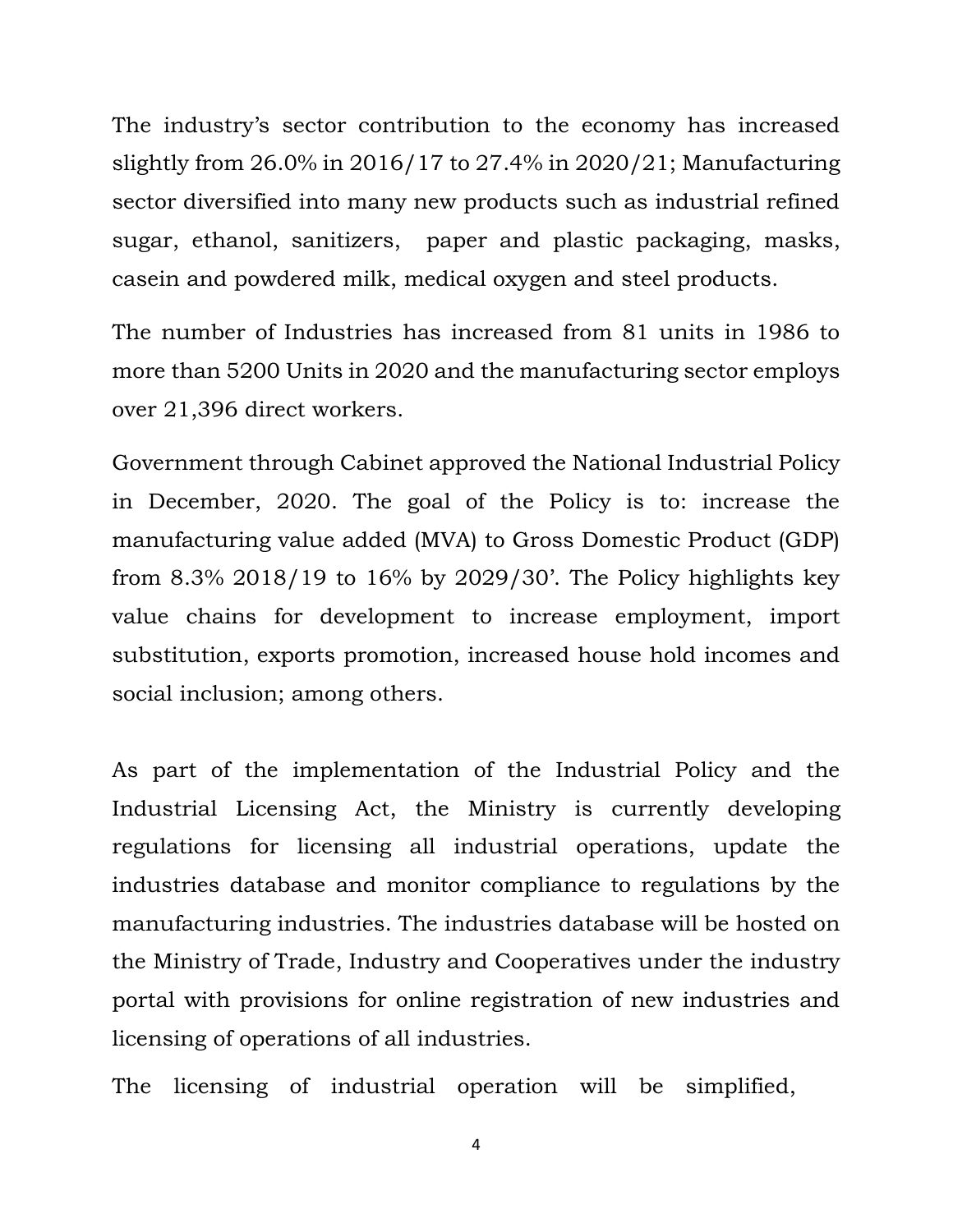automated and ensure orderly establishment of industries in the Country. Accurate data and information on the industries that includes; category, size, ownership, location, employment, technology, raw materials, energy, products and byproducts and waste generation requirement will be collected.

To reduce on the cost of doing business, the roads, water, and energy and ICT network infrastructure has been greatly improved in Uganda. In addition, Government has increased investments in power generation, efforts are being made to ensure stable supply of electricity at USD 5cents/KWhr and recapitalization of Uganda Development Corporation (UDC) and Uganda Development Bank (UDB) to provide affordable and longterm financing for manufacturing industries.

#### **Moving forward**

As the Ministry responsible for industrialization, we commemorate this year's Africa Industrialization Day with renewed commitment to use industrialization as a key lever in the economic transformation of our country. Government is committed to creating an enabling environment for the growth of the manufacturing sector by addressing key issues such as like Fair Competition, Policy coherence and complimentary, access to finance, increased power generation and distribution, combatting corruption as well as creation of trade related infrastructure; among others.

5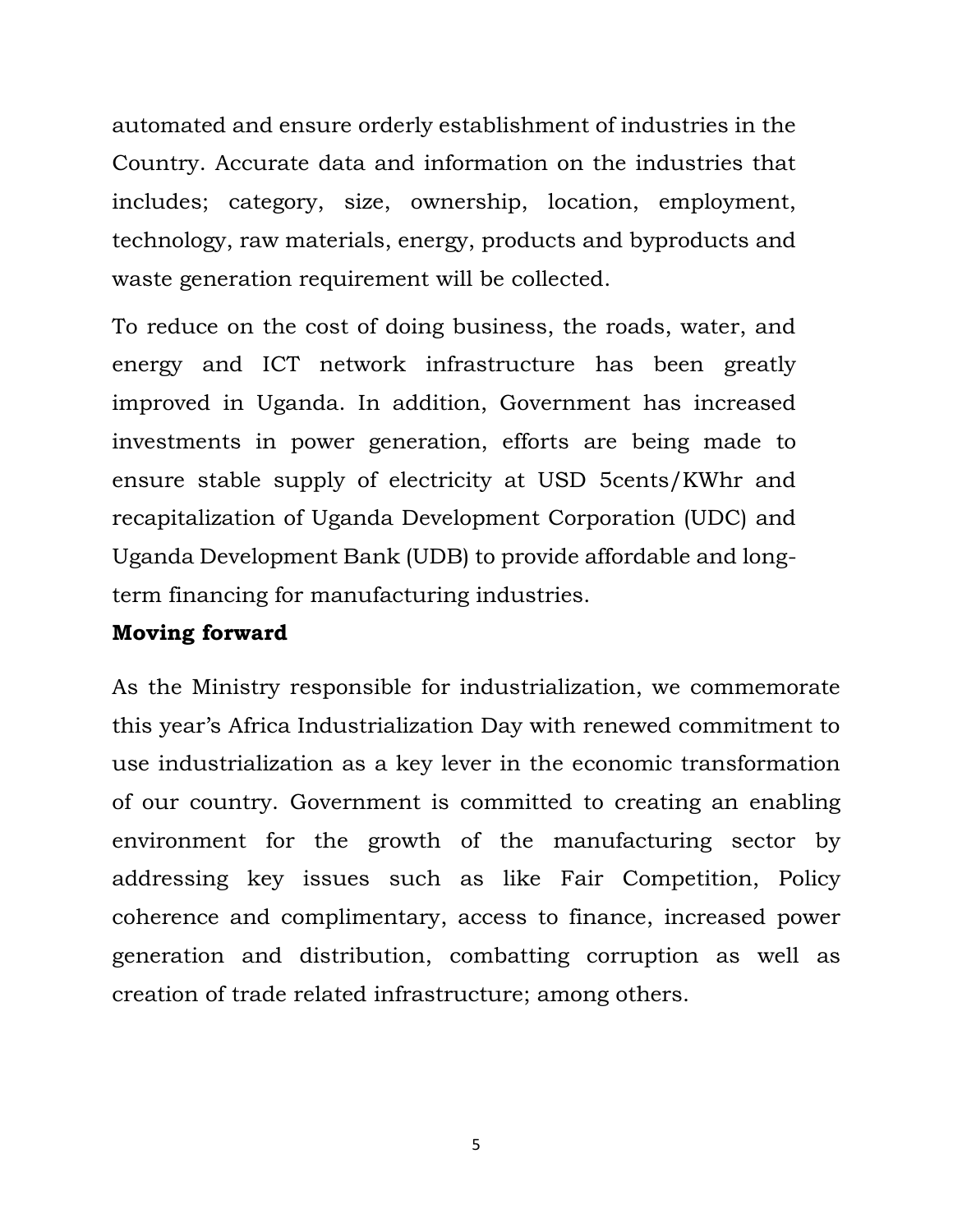**Your Excellency, Today the Ministry will launch the following tools designed to grow and ensure sustainable development of the Industrial Sector;**

- i. **The National Industries Database.** The Ministry with support from Global Green Growth Institute **(GGGI) has developed a software for data collection, analysis and storage.** This is going to help solve the problem of lack of data required for policy planning and implementation. All manufacturers will be required to register online and submit to the Ministry on the quarterly basis. The data will be kept with utmost confidentiality as required by law and reports will be shared on the Ministry's website under the industry portal.
- ii. The green manufacturing strategy. This will enhance development and adoption of green manufacturing strategies and practices for improved resource productivity, environmental sustainable performance and competitiveness. This was developed with suppor from United Nations Capital Development Fund (UNCDF). Thank you so much (GGGI & UNCDF) for your support.

**As I conclude**, I implore all the key stakeholders to explore the opportunities for industrial and trading negotiated by Government in regional, continental and global markets. The Ministry in collaboration with other MDAs will provide the necessary support to enable you strengthen your capacities to promote economies of